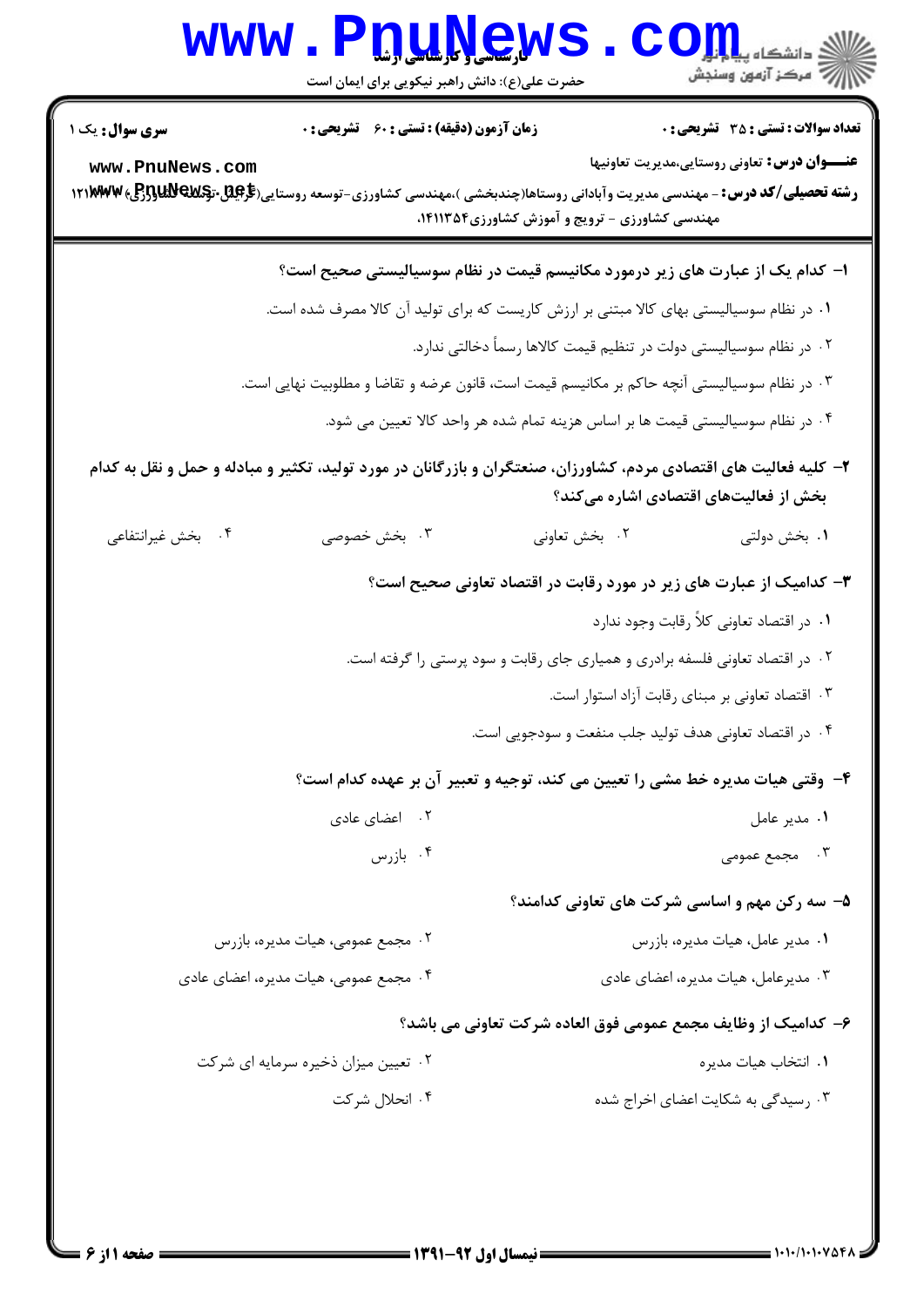| <b>WWW</b>                                                                                                                                                     | <b>IQUAGV</b><br>حضرت علی(ع): دانش راهبر نیکویی برای ایمان است | : دانشگاه پیام <mark>بر</mark><br>أأأأآ مركز آزمون وسنجش                    |
|----------------------------------------------------------------------------------------------------------------------------------------------------------------|----------------------------------------------------------------|-----------------------------------------------------------------------------|
| <b>سری سوال : ۱ یک</b>                                                                                                                                         | <b>زمان آزمون (دقیقه) : تستی : 60 ٪ تشریحی : 0</b>             | <b>تعداد سوالات : تستی : 35 گشریحی : 0</b>                                  |
| www.PnuNews.com<br><b>رشته تحصیلی/کد درس:</b> مهندسی مدیریت وآبادانی روستاها(چندبخشی )،مهندسی کشاورزی-توسعه روستایی(گر <b>بلِگِ[گرمگالاولاولیج ۱۴۲۸/۱۷</b> ۷ - | ،مهندسی کشاورزی - ترویج و آموزش کشاورزی۱۴۱۱۳۵۴                 | <b>عنـــوان درس:</b> تعاوني روستايي،مديريت تعاونيها                         |
|                                                                                                                                                                |                                                                | ۷- مهم ترین وظیفه هیات مدیره در تعاونی کدام است؟                            |
| ۰۲ تعیین حدود مسئولیت ها در سازمان زیر نظر خود                                                                                                                 |                                                                | ۰۱ سازمان بندی تعاونی                                                       |
| ۰۴ انتخاب مدير عامل                                                                                                                                            |                                                                | ۰۳ تصويب بودجه                                                              |
|                                                                                                                                                                |                                                                | ۸– کدام عبارت در مورد سهام شرکت تعاونی صحیح است؟                            |
| ۰۲ قابل انتقال است.                                                                                                                                            |                                                                | ۰۱ قابل انتقال نیست.                                                        |
| ۰۴ بستگی به میل اعضاء می تواند قابل انتقال باشد.                                                                                                               |                                                                | ٠٣ تاحد مشخصى قابل انتقال است.                                              |
|                                                                                                                                                                |                                                                | ۹- حلقه ارتباطي بين هيات مديره تعاوني و كاركنان كدام است؟                   |
| ۰۴ اعضای عادی                                                                                                                                                  | ۰۳ مدیر عامل                                                   | ۰۲ بازرس<br>١. مجمع عمومى                                                   |
|                                                                                                                                                                |                                                                | ∙ا− اگر مدیر عامل تفویض اختیار نکند چه اتفاقی خواهد افتاد؟                  |
| ۰۲ کارکنان مبتکر شرکت را ترک خواهند کرد.                                                                                                                       |                                                                | ۰۱ اعضای عادی شرکت را ترک خواهند کرد.                                       |
| ۰۴ به راحتی می تواند خط مشی ها را تعیین کند.                                                                                                                   |                                                                | ۰۳ مدیر عامل کلاً بر مسائل مهم و کلی متمرکز خواهد شد.                       |
|                                                                                                                                                                |                                                                | ۱۱- اشکال عمده تشکیل شرکت های تعاونی در کشورهای در حال رشد کدام است؟        |
| ۰۲ مساله نحوه تنظیم سود سهام                                                                                                                                   |                                                                | ٠١. مساله امكانات و محدوديت ها                                              |
| ۰۴ مساله نحوه عضويت اعضاء                                                                                                                                      |                                                                | ۰۳ مساله حق رای اعضاء                                                       |
|                                                                                                                                                                |                                                                | <b>۱۲</b> - هدف اصلی فعالیت های تعاونی کدام است؟                            |
| ۰۲ افزایش کارایی تولید                                                                                                                                         |                                                                | ۰۱ کمک به رشد اقتصادی کشور                                                  |
| ۰۴ افزایش سرمایه گذاری در بخش تولید.                                                                                                                           |                                                                | ۰۳ تامین احتیاجات بشری                                                      |
|                                                                                                                                                                |                                                                | ۱۳– اصول اساسی تعاون از دیدگاه ژرژ فوکه کدام است؟                           |
| ۰۲ آزادی، احساس مسئولیت و کمک متقابل                                                                                                                           |                                                                | ٠١. قوانين موضوعه محض                                                       |
| ۰۴ تقسیم سود به نسبت خرید.                                                                                                                                     |                                                                | ۰۳ اصل آموزش                                                                |
|                                                                                                                                                                |                                                                | ۱۴- اینکه هیات مدیره تعاونی مسئولیت رهبری شرکت را بر عهده دارد، منظور چیست؟ |
| ۰۲ دست برداشتن از سیاست ابن الوقتی و خیالبافی                                                                                                                  |                                                                | ۰۱ بهبود کارآیی و پیشرفت                                                    |
| ۰۴ حساسیت زیاد نسبت به جریانات خارج از شرکت تعاونی                                                                                                             |                                                                | ۰۳ توجه و تمرکز بر مسائل مربوط به زمان حال                                  |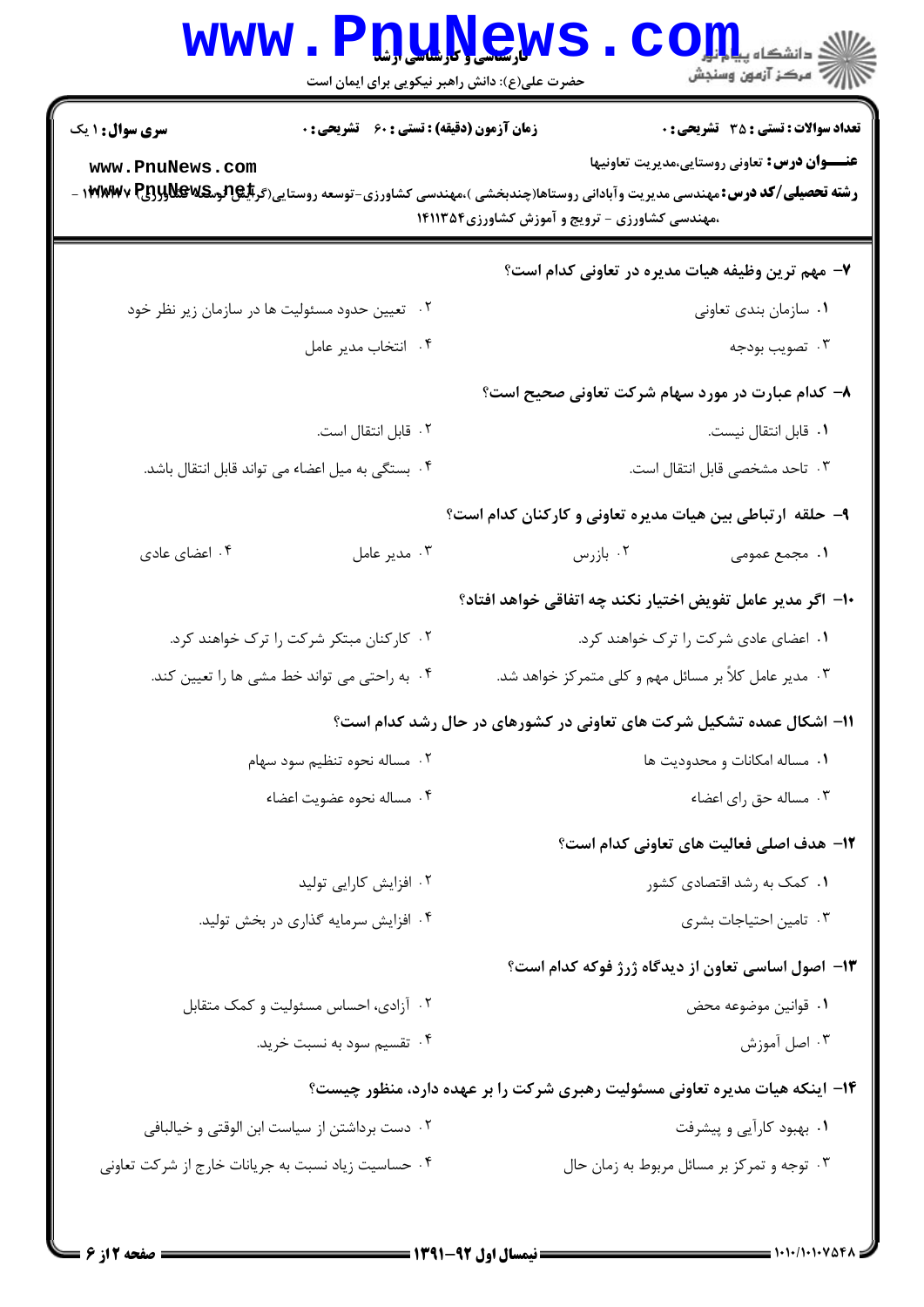|                                  | www.PnuNews<br>حضرت علی(ع): دانش راهبر نیکویی برای ایمان است | الله دانشگاه پیاو <mark>ر (</mark><br>الله مرکز آزمون وسنجش                                                                                                                                                                                            |
|----------------------------------|--------------------------------------------------------------|--------------------------------------------------------------------------------------------------------------------------------------------------------------------------------------------------------------------------------------------------------|
| <b>سری سوال : ۱ یک</b>           | <b>زمان آزمون (دقیقه) : تستی : 60 ٪ تشریحی : 0</b>           | <b>تعداد سوالات : تستی : 35 ٪ تشریحی : 0</b>                                                                                                                                                                                                           |
| www.PnuNews.com                  |                                                              | <b>عنـــوان درس:</b> تعاونی روستایی،مدیریت تعاونیها<br><b>رشته تحصیلی/کد درس:</b> مهندسی مدیریت وآبادانی روستاها(چندبخشی )،مهندسی کشاورزی-توسعه روستایی(گر <b>بلِگِ(لومگلاولاولی) ۱۳۷۸/۷</b> ۷ -<br>،مهندسی کشاورزی - ترویج و آموزش کشاورزی۲۵۴ ۱۴۱۱۳۵۴ |
|                                  |                                                              | ۱۵– کدامیک از عوامل بازدارنده تعاونی ها در جامعه امروز می باشد؟                                                                                                                                                                                        |
|                                  | ۰۲ آموزش اعضاء                                               | ٠١ محدود بودن سرمايه                                                                                                                                                                                                                                   |
|                                  | ۰۴ فروش محصولات                                              | ۰۳ تامین محصولات مورد نیاز اعضاء                                                                                                                                                                                                                       |
|                                  |                                                              | ۱۶- کدام یک از عبارت های زیر در مورد اتحادیه های تعاونی صحیح است؟                                                                                                                                                                                      |
|                                  |                                                              | ٠١ عضويت در اتحاديه تعاوني اجباري است                                                                                                                                                                                                                  |
|                                  |                                                              | ۲. برای هر موضوع فعالیت تعاونی در هر شهرستان فقط یک اتحادیه تشکیل میشود                                                                                                                                                                                |
|                                  |                                                              | ۰۳ سرمایه اتحادیه تعاونی را دولت تأمین میکند                                                                                                                                                                                                           |
|                                  |                                                              | ۰۴ سرمایه اتحادیه تعاونی را بخش خصوصی تأمین می کند                                                                                                                                                                                                     |
|                                  |                                                              | 17- مقر مهم سازمان تعاوني بين المللي كجاست؟                                                                                                                                                                                                            |
| ۰۴ رم                            | ۰۳ هامبورگ                                                   | ۰۲ لندن<br>۰۱ پاریس                                                                                                                                                                                                                                    |
|                                  |                                                              | ۱۸− در گذشته نظارت وراهنمایی تعاونی های اعتبار ،مصرف ، تولید کارگران بر عهده کدام مرجع دولتی بود؟                                                                                                                                                      |
|                                  | ۰۲ وزارت کار امور اجتماعی                                    | ٠١. وزارت بازرگاني                                                                                                                                                                                                                                     |
|                                  | ۰۴ وزارت تعاون                                               | ۰۳ وزارت کشاورزی وعمران سازی                                                                                                                                                                                                                           |
|                                  |                                                              | ۱۹- قانون اساسی جمهوری اسلامی ایران ، فعالیت های اقتصادی را به سه بخش عمده تقسیم کرده است، آنها کدامند؟                                                                                                                                                |
|                                  | ۰۲ دولتی ، تعاونی ، خصوصی                                    | ۰۱ انتفاعی ، غیر انتفاعی ، خصوصی                                                                                                                                                                                                                       |
| ۰۴ انتفاعی ، دولتی ، غیر انتفاعی |                                                              | ۰۳ دولتی ، خصوصی، غیر دولتی                                                                                                                                                                                                                            |
|                                  |                                                              | ۲۰- انواع شرکت های تعاونی بر اساس ًهدف و منظور تشکیل آنها کدام است؟                                                                                                                                                                                    |
|                                  | ۰۲ مصرف،تولید                                                | ۰۱ روستایی، شهری                                                                                                                                                                                                                                       |
|                                  | ۰۴ اعتبار ،توزيع                                             | ۰۳ یک منظوره ،چند منظوره                                                                                                                                                                                                                               |
|                                  |                                                              |                                                                                                                                                                                                                                                        |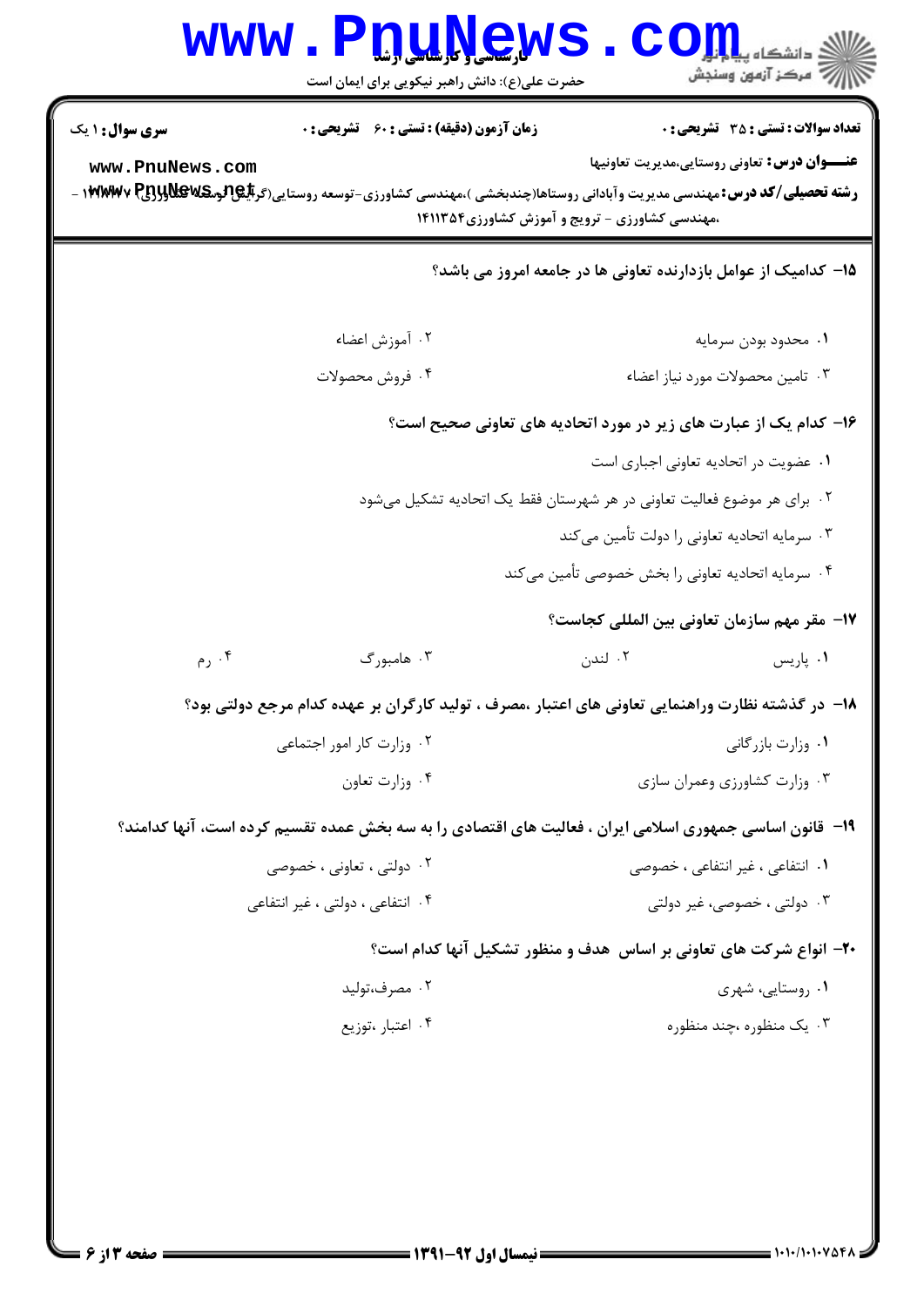|                                           | www.Pnunews<br>حضرت علی(ع): دانش راهبر نیکویی برای ایمان است                                                                                                                                |                                                                               | دانشڪاء پيا <mark>۾ اور</mark><br>اڳ مرڪز آزمون وسنڊش                                                                                                            |
|-------------------------------------------|---------------------------------------------------------------------------------------------------------------------------------------------------------------------------------------------|-------------------------------------------------------------------------------|------------------------------------------------------------------------------------------------------------------------------------------------------------------|
| <b>سری سوال : ۱ یک</b><br>www.PnuNews.com | <b>زمان آزمون (دقیقه) : تستی : 60 ٪ تشریحی : 0</b><br><b>رشته تحصیلی/کد درس:</b> مهندسی مدیریت وآبادانی روستاها(چندبخشی )،مهندسی کشاورزی-توسعه روستایی(گر <b>بلیPتومکلاولولیRywv P</b><br>. | ،مهندسی کشاورزی - ترویج و آموزش کشاورزی ۱۴۱۱۳۵۴                               | <b>تعداد سوالات : تستی : 35 تشریحی : 0</b><br><b>عنـــوان درس:</b> تعاونی روستایی،مدیریت تعاونیها                                                                |
|                                           |                                                                                                                                                                                             | <b>۲۱</b> - کدام یک ازدلایل چند منظوره بودن تعاونی های روستایی ایران می باشد؟ | ۰۱ مشکل دسترسی به مدیران توانا وصلاحیتدار در روستا<br>۰۲ عدم نیاز این تعاونی ها به سرمایه بودجه                                                                  |
|                                           |                                                                                                                                                                                             | ۰۳ ساده بودن نحوه ی تنظیم امور مالی وحسابداری دراین تعاونی ها                 | ۰۴ مشخص بودن تكليف هيات مديره در اين تعاوني ها                                                                                                                   |
| ا بازرس $\cdot$ ۴                         | ۰۳ مجمع عمومی                                                                                                                                                                               | ۰۲ هيأت مديره                                                                 | ۲۲- کدام یک از ارکان تعاونی، وظیفه برنامه ریزی و تعیین خط مشی تعاونی را بر عهده دارد؟<br>۰۱ مدیر عامل<br>٢٣- اولين اقدام هيأت مديره  بعد از انتخاب شدن كدام است؟ |
|                                           |                                                                                                                                                                                             | ۰۲ رسیدگی وتحویل اساسنامه شرکت واوراق واسناد مربوط به مجمع عمومی              | ٠١ انتخاب رئيس ،نائب رئيس ومنشى هيأت مديره<br>۰۳ مراجعه به اداره پست شرکت ها                                                                                     |
|                                           | ۲۴– نظارت بر عملیات شرکت ،رسیدگی به ،ترازنامه شرکت تعاونی و اظهار نظر در مورد آن از جمله وظایف کدامیک از ارکان                                                                              |                                                                               | ۰۴ تعیین و معرفی اعضاهای مجاز<br>تعاونی میباشد؟                                                                                                                  |
| ۰۴ بازرس                                  | ۰۳ هيأت مديره                                                                                                                                                                               | ۰۲ مجمع عمومی                                                                 | ٠١ مدير عامل<br>۲۵- منظور از تنظیم سیاست بازرگانی کدام است؟                                                                                                      |
|                                           | ۰۲ تنظیم برنامه های خرید<br>۰۴ تنظیم ترازنامه                                                                                                                                               |                                                                               | ۰۱ تنظیم برنامه های فروش<br>۰۳ شناخت بازار<br>۲۶– اولین شرکت تعاونی در کجا تشکیل شد؟                                                                             |
| ۰۴ منچستر                                 | ۰۳ لندن<br>۲۷– در این نوع مساوات حقیقی ،فرض بر این است که میزان وموارد قابل مصرف وساعات کار وکلیه افراد مساوی باشد؟                                                                         | ۰۲ راچدیل                                                                     | ۰۱ ليورپول                                                                                                                                                       |
|                                           | ۰۲ مساوات نسبی<br>۰۴ مساوات مطلق                                                                                                                                                            |                                                                               | ٠١. مساوات رياضي<br>۰۳ مساوات در وسائل تولید                                                                                                                     |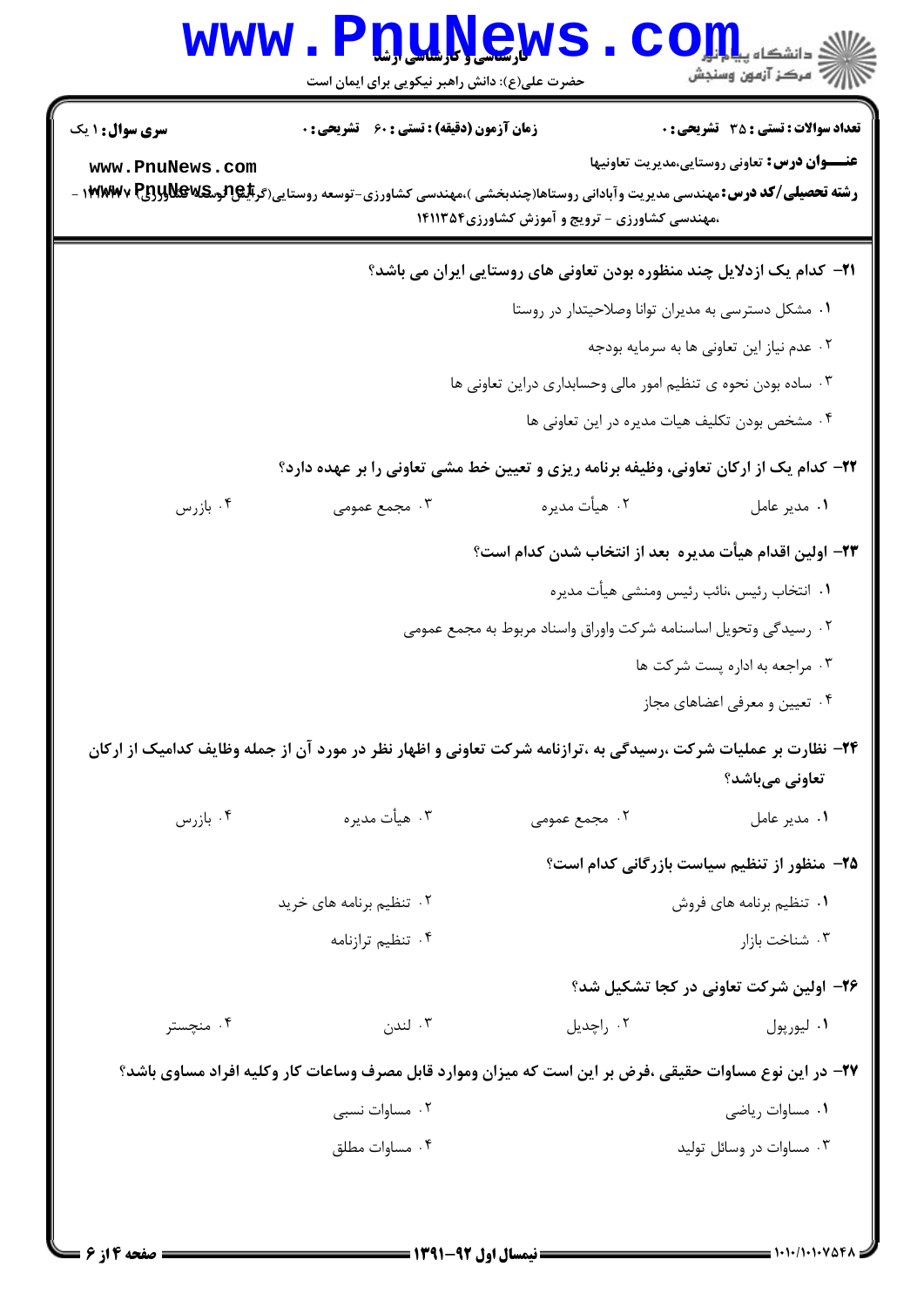|                                       | حضرت علی(ع): دانش راهبر نیکویی برای ایمان است      |                                                                      | أأأ مركز آزمون وسنجش                                |
|---------------------------------------|----------------------------------------------------|----------------------------------------------------------------------|-----------------------------------------------------|
| <b>سری سوال :</b> ۱ یک                | <b>زمان آزمون (دقیقه) : تستی : 60 ٪ تشریحی : 0</b> |                                                                      | <b>تعداد سوالات : تستی : 35 - تشریحی : 0</b>        |
| www.PnuNews.com                       |                                                    | ،مهندسی کشاورزی - ترویج و آموزش کشاورزی ۱۴۱۱۳۵۴                      | <b>عنـــوان درس:</b> تعاونی روستایی،مدیریت تعاونیها |
|                                       |                                                    |                                                                      | ۲۸– در اقتصاد تعاونی اصول مالکیت چگونه است؟         |
|                                       |                                                    |                                                                      | ٠١ مانند سيستم هاى اقتصاد تعاونى است                |
|                                       |                                                    |                                                                      | ۰۲ مانند سیستم های اقتصاد سوسیالیستی است            |
|                                       |                                                    | ۰۳ حد واسط سیستم های اقتصاد سرمایه داری وسوسیالیستی است              |                                                     |
|                                       |                                                    |                                                                      | ۰۴ مالکیت دولتی است                                 |
|                                       |                                                    |                                                                      | <b>٢٩</b> - مهمترين وظيفه كلي مديريت كدام است؟      |
| ۰۴ کنترل                              | ۰۳ برنامه ریزی                                     | ۰۲ هدایت                                                             | ۰۱ سازماندهی                                        |
|                                       |                                                    |                                                                      | ۳۰– در شرکت تعاونی هر عضو چند حق رأی دارد؟          |
|                                       | ۰۲ يک رأي                                          |                                                                      | ۰۱ بر اساس سهم رأی می دهد                           |
|                                       | ۰۴ سه رأي                                          |                                                                      | ۰۳ دو رأي                                           |
|                                       |                                                    | ۳۱- دخالت هیأت مدیره در امور اجرایی چه تأثیری بر کار مدیر عامل دارد؟ |                                                     |
|                                       | ۰۲ ربطی به کار مدیر عامل ندارد                     | ۰۱ موجب تقویت کارایی مدیر عامل می شود                                |                                                     |
| ۰۴ موجب تضعیف کارایی مدیر عامل می شود |                                                    |                                                                      | ۰۳ موجب افزایش ابتکار مدیرعامل می شود               |
|                                       |                                                    | ۳۲- مجمع عمومی مؤسس در هر شرکت تعاونی چند بار تشکیل می شود؟          |                                                     |
| ۰۴ سالی دوبار                         | ۰۳ دوبار $\cdot$                                   | ۰۲ سال <sub>ی</sub> یکبار                                            | ۰۱ یک بار                                           |
|                                       |                                                    | 33- مجمع عمومی عادی هر شرکت تعاونی چند بار تشکیل می شود؟             |                                                     |
| ۰۴ هر سه سال یکبار                    | ۰۳ دوسال یکبار                                     | ۰۲ فقط یکبار                                                         | ۰۱ حداقل سالی یکبار                                 |
|                                       |                                                    | ۳۴- آموزش های ضروری برای کارکنان تعاونی کدامند؟                      |                                                     |
|                                       | ۰۲ آموزش تخصصی،آشنایی باتعاون                      |                                                                      | ۰۱ آموزش مدیریتی ،تعاونی                            |
| ۰۴ آموزش اداری، مهارتی                |                                                    |                                                                      | ۰۳ آموزش مدیریتی ، آشنایی باتعاون                   |